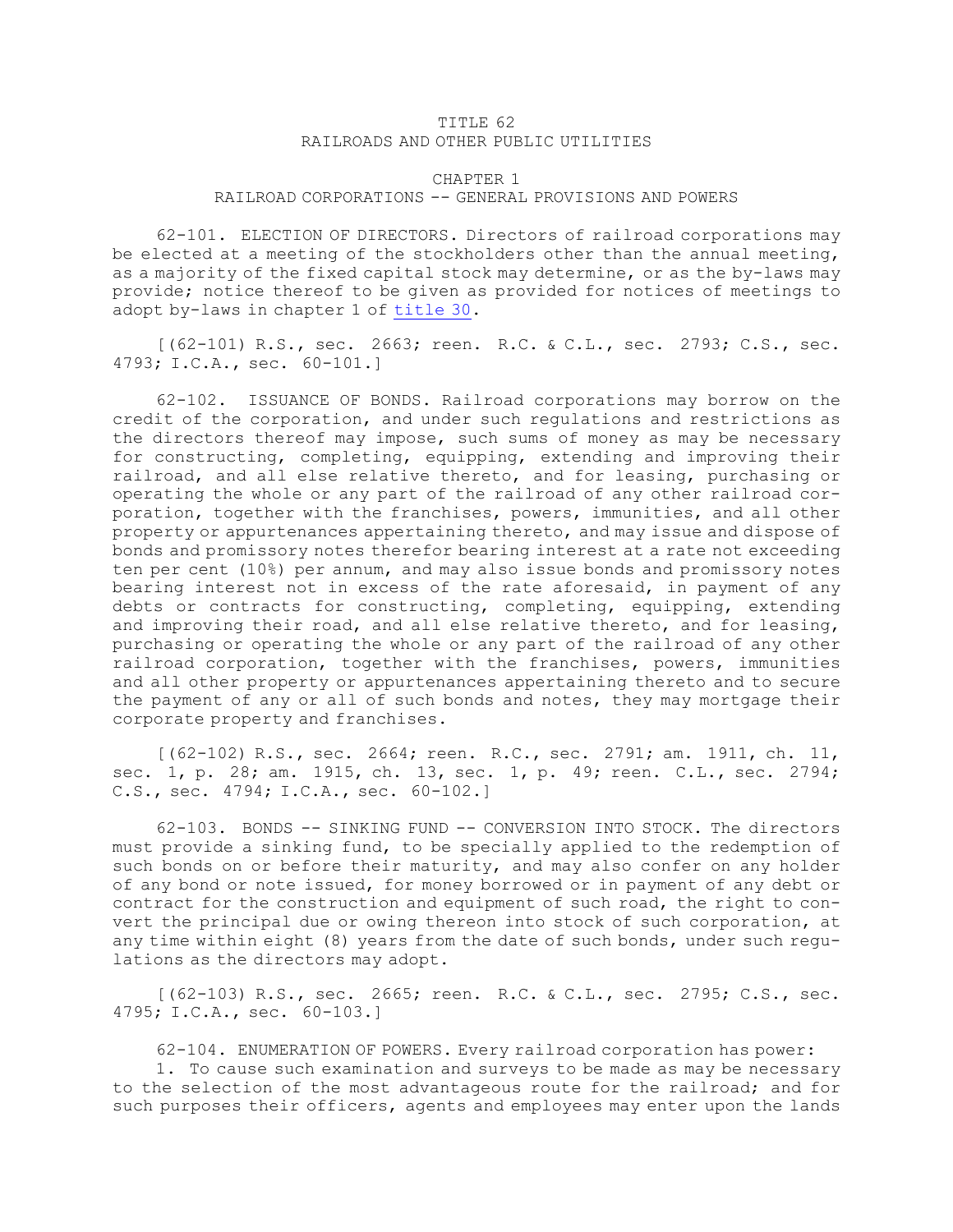or waters of any person, subject to liability for all damages which they do thereto.

2. To receive, hold, take and convey, by deed or otherwise, as <sup>a</sup> natural person, such voluntary grants and donations of real estate and other property which may be made to it to aid and encourage the construction, maintenance and accommodation of such railroad.

3. To purchase, or by voluntary grants or donations to receive, take possession of, hold, and use all such real estate and other property as may be necessary for the construction and maintenance of such railroad, and for all stations, depots and other purposes necessary to successfully work and conduct the business of the road.

4. To lay out its road, not exceeding nine (9) rods wide, and to construct and maintain the same, with <sup>a</sup> single or double track, and with such appendages and adjuncts as may be necessary for the convenient use of the same: provided, that any such railroad corporation may take and hold any right of way or other property, of whatever width or extent that it may acquire under the laws of congress.

5. To construct its road across, along or upon any stream of water, water course, navigable stream, street, avenue or highway, or across any railway, canal, ditch or flume which the route of its road intersects, crosses or runs along, in such manner as to afford security for life and property; but the corporation must restore the stream or water course, road, street, avenue, highway, railroad, canal, ditch or flume thus intersected to its former state of usefulness as near as may be, or so that the railroad shall not unnecessarily impair its usefulness or injure its franchise.

6. To cross, intersect, join or unite its railroad with any other railroad, either before or after construction, at any point upon its route, and upon the grounds of such other railroad corporation with the necessary turnouts, sidings and switches, and other conveniences in furtherance of the objects of its connections; and every corporation whose railroad is, or shall be hereafter, intersected by any new railroad, must unite with the owners of such new railroad in forming such new intersections and connections, and grant facilities therefor. And if the two (2) corporations cannot agree upon the amount of compensation to be made therefor, or the points or the manner of such crossings, intersections and connections, the same must be ascertained and determined as is provided in the Code of Civil Procedure.

7. To purchase lands, timber, stone, gravel or other materials to be used in the construction and maintenance of its road, and all necessary appendages and adjuncts, or acquire them in the manner provided in the Code of Civil Procedure for the condemnation of lands; and to change the line of its road in whole or in part whenever <sup>a</sup> majority of the directors so determine, as is provided hereinafter, but no such change must vary the general route of such road as contemplated in its articles of incorporation.

8. To carry persons and property on their railroad and receive tolls or compensation therefor.

9. To erect and maintain all necessary and convenient buildings, stations, depots, fixtures and machinery for the accommodation and use of their passengers, freight and business.

10. To regulate the time and manner in which passengers and property shall be transported, and the tolls and compensation to be paid therefor within the limits prescribed by law, and subject to alteration, change or amendment by the legislature at any time.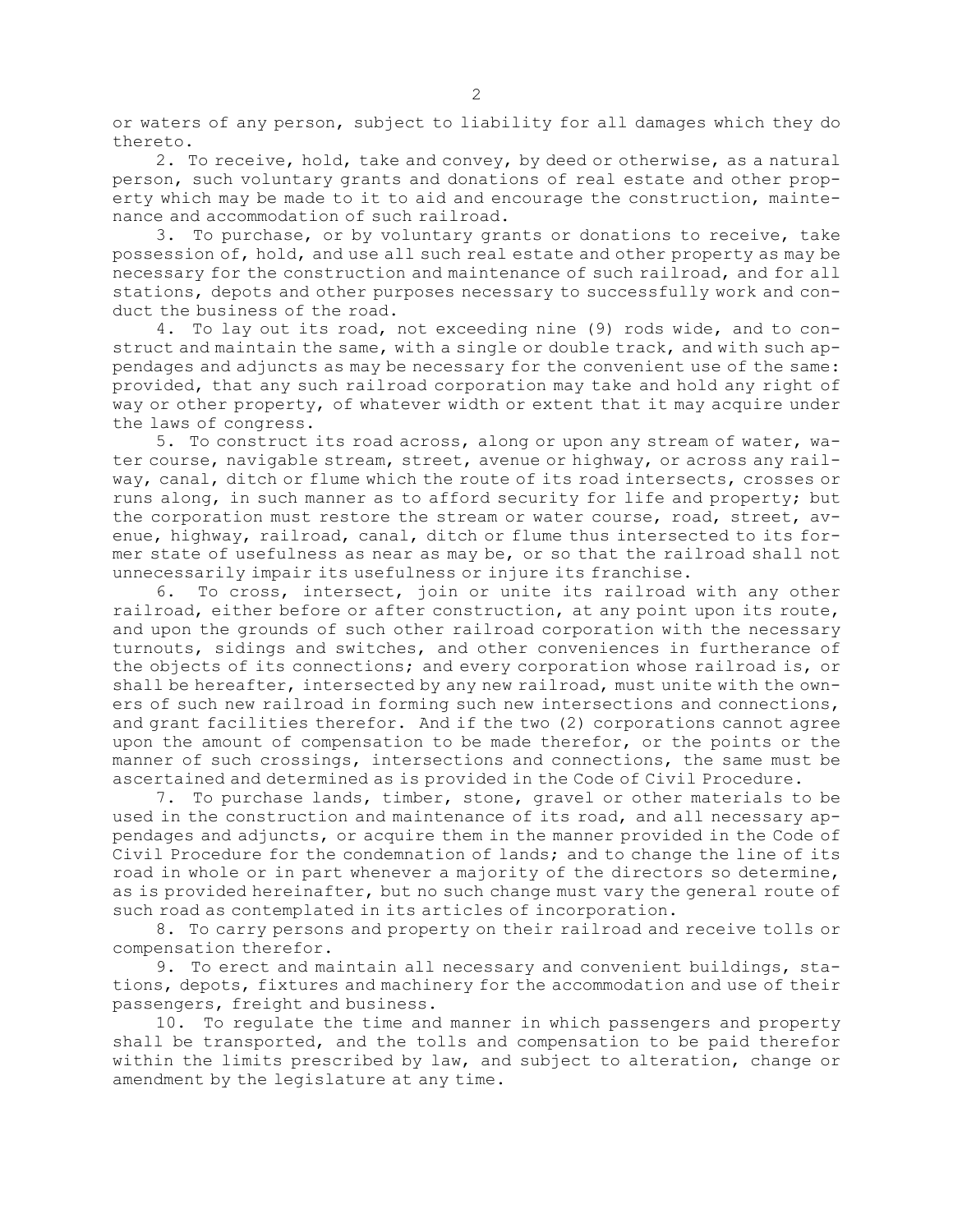11. To regulate the force and speed of their locomotives, cars, trains or other machinery used and employed on their road, and to establish, execute and enforce all needful and proper rules and regulations for the management of its business transactions usual and proper for railroad corporations.

[(62-104) R.S., sec. 2666; reen. R.C. & C.L., sec. 2796; C.S., sec. 4796; I.C.A., sec. 60-104.]

62-105. PURCHASE, SALE AND GUARANTY OF SECURITIES. Any railroad corporation, whether chartered by, or organized under, the laws of this state or of the territory of Idaho, or of the United States, or of any other state or territory, may take, purchase, hold, sell and dispose of, or guarantee the payment of, the bonds and securities of any other railroad corporation whose line of railroad is continuous of, or by lease, traffic contract, or otherwise connected with, its own line.

[(62-105) 1890-1891, p. 16, sec. 1; reen. 1899, p. 10, sec. 1; reen. R.C. & C.L., sec. 2797; C.S., sec. 4797; I.C.A., sec. 60-105.]

62-106. BRIDGING NAVIGABLE STREAMS. Any railroad corporation heretofore duly organized and incorporated under the laws of this state, or of the United States, or of any other state or territory, or which may hereafter be duly incorporated and organized under the laws of this state, or of the United States, or of any other state or territory, and authorized to do business in this state and to construct and operate railroads therein, shall have, and hereby is given, the right to build and construct, possess and own, bridges across the navigable streams and waters within this state, over or across which the projected line or lines of railway of such railroad corporation, or either of them, will run: provided, that said bridges are to be constructed in good faith for the purpose of being made <sup>a</sup> part of the constructed line of said railroad, or <sup>a</sup> part of any of the line thereof to be constructed and in course of construction, and to be used by such railroad corporation as <sup>a</sup> part of its line of railroad so constructed, or to be constructed, for the more convenient, expeditious and safe operation thereof: provided further, that such bridges shall be so constructed as to not interfere with, impede or obstruct the navigation of such stream or navigable waters, and shall comply with, and be subject to, the acts of congress relating to navigable streams, and the rules and regulations of the executive departments.

[(62-106) 1890-1891, p. 32, sec. 1; reen. 1899, p. 20, sec. 1; reen. R.C. & C.L., sec. 2798; C.S., sec. 4798; I.C.A., sec. 60-106.]

62-107. CONSTRUCTION OF EXTENSIONS AND BRANCHES. Any railroad corporation chartered by or organized under the laws of this state, or of any state or territory, or under the laws of the United States, and authorized to do business in this state, may extend its railroad from any point named in its charter or articles of incorporation, or may build branch roads, either from any point on its line of road or from any point on the line of any other railroad connecting, or to be connected, with its road, the use of which other road between such points and the connection with its own road, such corporation shall have secured by lease or agreement for <sup>a</sup> term of not less than ten (10) years from its date. Before making any such extension, or building any such branch road, such corporation shall, by resolution of its directors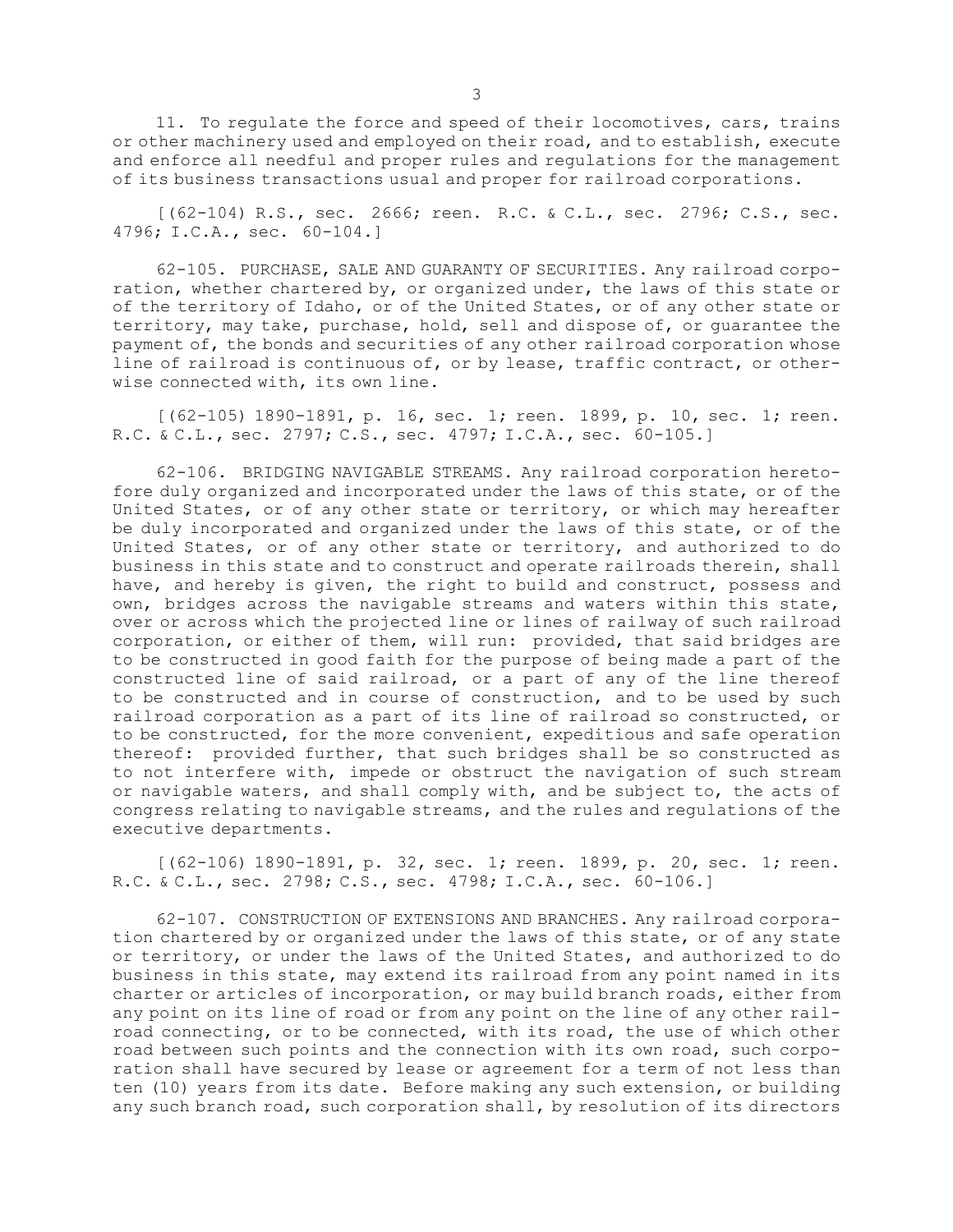or trustees, to be entered in the record of its proceedings, designate the route of such proposed extension or branch by indicating the place from and to which said railroad is to be constructed, and the estimated length of such railroad, and the name of each county in this state through or into which it is constructed or intended to be constructed, and file <sup>a</sup> copy of such record, certified by the president and secretary, in the office of the secretary of state, who shall indorse thereon the date of filing thereof and record the same. Thereupon such corporation shall have all the rights and privileges to make such extension or build such branch, and receive aid thereto, which it would have had if it had been authorized in its charter or articles of incorporation.

[(62-107) 1890-1891, p. 124, sec. 1; reen. 1899, p. 81, sec. 1; reen. R.C. & C.L., sec. 2799; C.S., sec. 4799; I.C.A., sec. 60-107.]

62-108. CONSOLIDATION, SALES AND LEASES. Any such railroad corporation may consolidate its stock, franchises and property with any other railroad corporation, whether within or without the state, when such other railroad corporation does not own any competing line of railroad, upon such terms as may be agreed upon, and become one (1) corporation, by any name selected, which, within this state, shall possess all of the powers, franchises, and immunities, including the right of further consolidation with other corporations under this section, and be subject to all the liabilities and restrictions such as such corporations peculiarly possess, or were subject to at the time of consolidation by the laws then in force applicable to them or either of them. Articles stating the terms of consolidation shall be approved by each corporation by <sup>a</sup> vote of the stockholders owning <sup>a</sup> majority of the stock, in person or by proxy, at the regular annual meeting thereof, or <sup>a</sup> special meeting called for that purpose in the manner provided by the by-laws of the respective consolidating corporations, or by the consent, in writing, of such stockholders annexed to such articles; and a copy thereof, with <sup>a</sup> copy of the records of such approval or such consent, and accompanied by lists of their stockholders and the numbers of shares held by each, duly certified by the respective presidents and secretaries, with the respective corporate seals of such corporations affixed, shall be filed for record in the office of the secretary of state before any such consolidation shall have any validity or effect.

Any railroad corporation whose line is wholly or in part within this state, whether chartered by or organized under the laws of this state, or of any other state or territory, or of the United States, may lease or purchase and operate the whole or any part of the railroad of any other railroad corporation, together with the franchises, powers, immunities and all other property or appurtenances appertaining thereto; (or any railroad company may sell or lease the whole or any part of its railroads or branches within or without this state, constructed, or to be constructed, together with all property and rights, privileges and franchises pertaining hereto, to any railroad company organized or existing pursuant to the laws of the United States or of this state, or of any other state or territory of the United States); and all such purchases or leases heretofore made or entered into are for all intents and purposes hereby ratified and confirmed: provided, that in no case shall the capital stock of the company formed by such consolidation exceed the sum of the capital stock of the companies so consolidated, at the par value thereof, nor shall any bonds or other evidences of debt be issued as <sup>a</sup> consideration for or in connection with such consolidation.